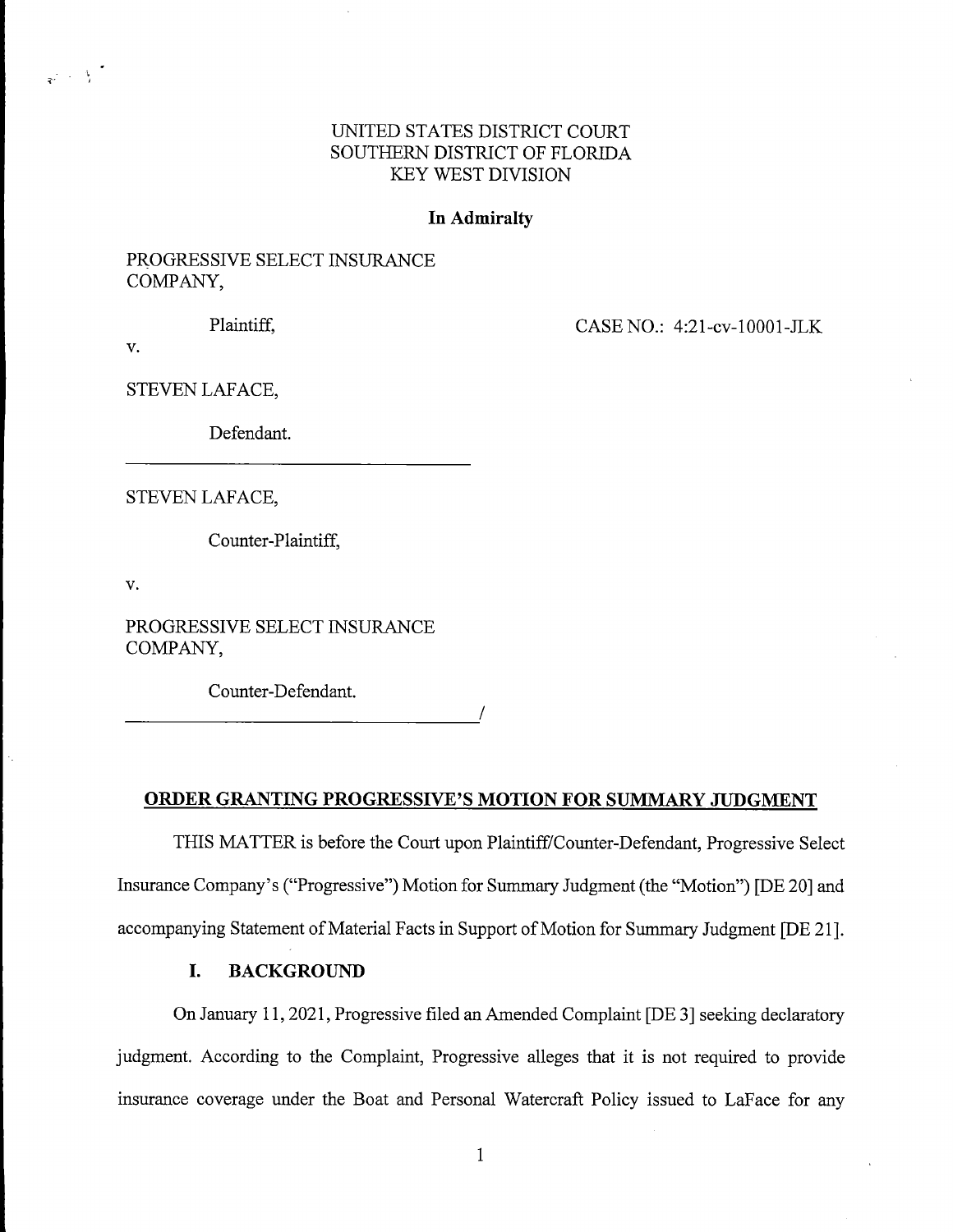defense, loss, damage, or expense suffered or incurred as a result of the burning and sinking of LaFace's Vessel on July 23, 2020 because LaFace was using the Vessel as his primary or permanent residence, in violation of the Policy. On March 19, 2021, LaFace filed his Answer, Affirmative Defenses and Counterclaims [DE 5]. On January 31, 2022, Plaintiff filed its Motion for Summary Judgment [DE 20]. On February 28, 2022, LaFace filed his Response in Opposition [DE 23] to the Motion, and on March 7, 2022, Progressive Replied [DE 28]. On April 1, 2022, the Court conducted a hearing on the Motion [DE 30] and found that the Motion should be granted.

### RELEVANT UNDISPUTED FACTS<sup>1</sup> II.

Following his separation from his wife, LaFace moved out of his marital home in Michigan in February 2020, located at 24446 Brentwood Drive, Brownstown, Michigan (the "Marital Home"). LaFace traveled to Florida, where he initially stayed in nine different hotels before purchasing a 2008 Rinker 320 Express Cruiser (HIN: RNK90497J708) (the "Vessel"). LaFace brought many of his personal belongings with him to Florida; most were stored in a storage unit in North Port, Florida, and the remainder on the Vessel.

After leaving the marital home in February 2020, LaFace did not spend any more nights at the Marital Home. LaFace ceased having any ownership interest in the Marital Home in March 2020 when he sold the Marital Home to his now ex-wife Teresa; however, LaFace's divorce was not finalized until October 2020. From the time LaFace sold the Marital Home in March 2020 to the date of the incident on July 23, 2020, LaFace did not own or rent a home in Florida, nor did he own or rent any other real property in Florida.

When applying for insurance coverage with Progressive, LaFace stated the Vessel would be used for pleasure: LaFace was asked "what is the primary use of the watercraft," to which he

<sup>&</sup>lt;sup>1</sup> The undisputed facts have been taken from the joint statement of the case contained in the Parties' Joint Pretrial Stipulation [DE 29] and reproduced here.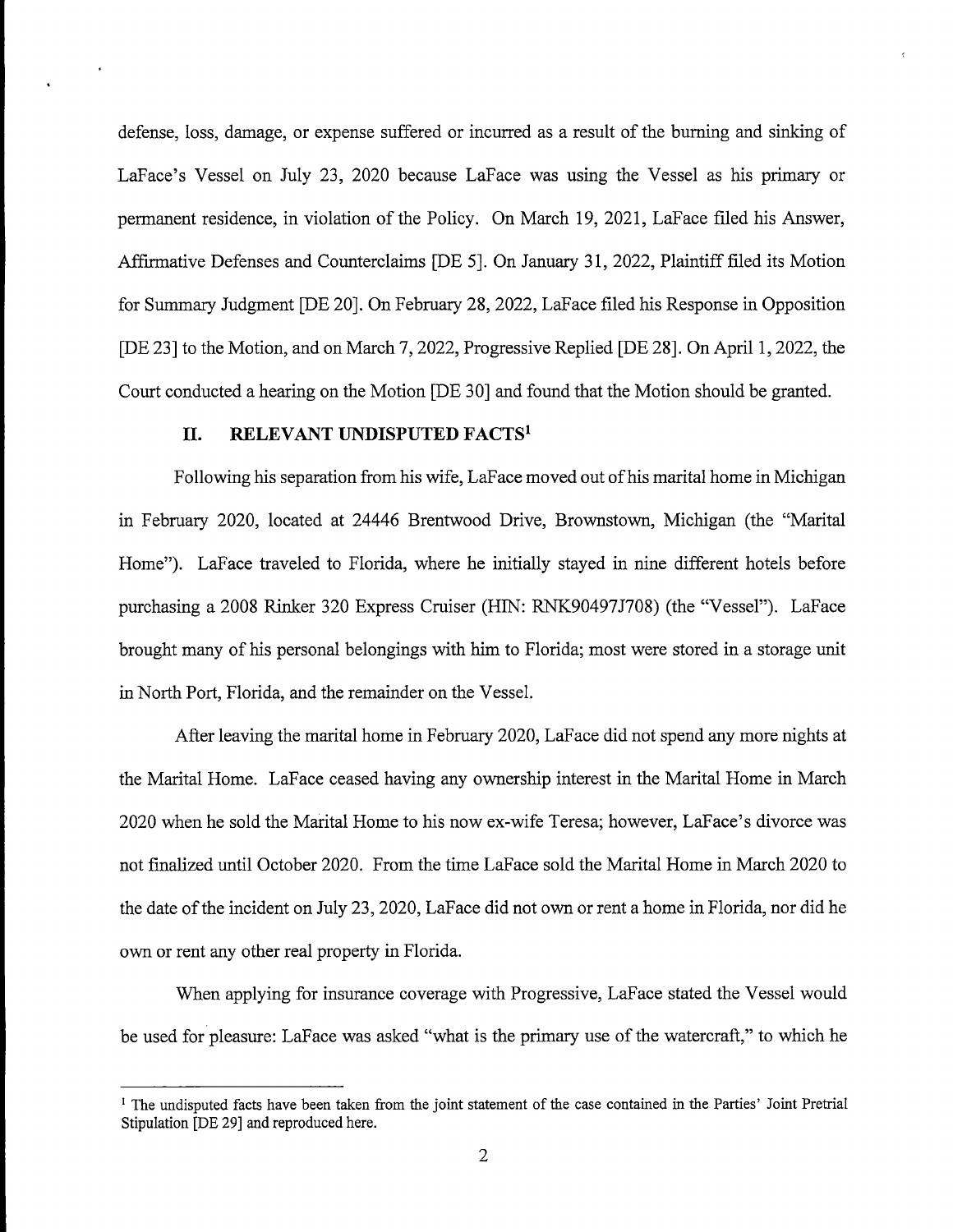replied "um, just, uh, a cruiser, you know?" He was then asked "so, is that pleasure?," to which he replied, "yes, yes." Relying on this representation that the Vessel would be for pleasure use, Progressive issued LaFace a Boat and Personal Watercraft Policy, Policy Number 936673997, with effective dates of February 28, 2020 to February 28, 2021 (the "Policy"). The Policy provides comprehensive coverage limits of "the lesser of actual cash value at time of loss less deductible or \$75,000" and replacement cost personal effects limits of \$3,000.

LaFace alleges that in March of 2020 he set out on what was supposed to be a one or two month journey on the Vessel to see different parts of the Florida Keys, the Bahamas, and the Dry Tortugas, and that due to engine trouble and COVID-19 he was unable to have the Vessel worked on until mid-July 2020. LaFace alleges he was "stuck" in Tarpon Basin off the coast of Key Largo, Florida during that time.

Between February 28, 2020 and July 23, 2020, LaFace slept either in hotels, a cousin's house in Clearwater, or the Vessel. Specifically, LaFace stayed at hotels from March 11, 2020 to March 23, 2020, while the Vessel was at Bill Bird Marina for maintenance; at his cousin Michelle's house from June 16, 2020 to June 21, 2020; and at hotels from June 21, 2020 through July 14, 2020 while a mechanic was working on replacing one engine on the Vessel and rebuilding another. The remainder of the time, LaFace slept on the Vessel.

On the evening of July 23, 2020, LaFace's Vessel caught fire and sank in Tarpon Basin off the coast of Key Largo, Florida ("the Loss"). The night of the Loss on July 23, 2020, LaFace stayed overnight in a nearby hotel and rented a car.

After the Loss, LaFace and Progressive spoke over the telephone about his Vessel's property damage claim twice, on July 23, 2020 and on July 28, 2020; each call was recorded for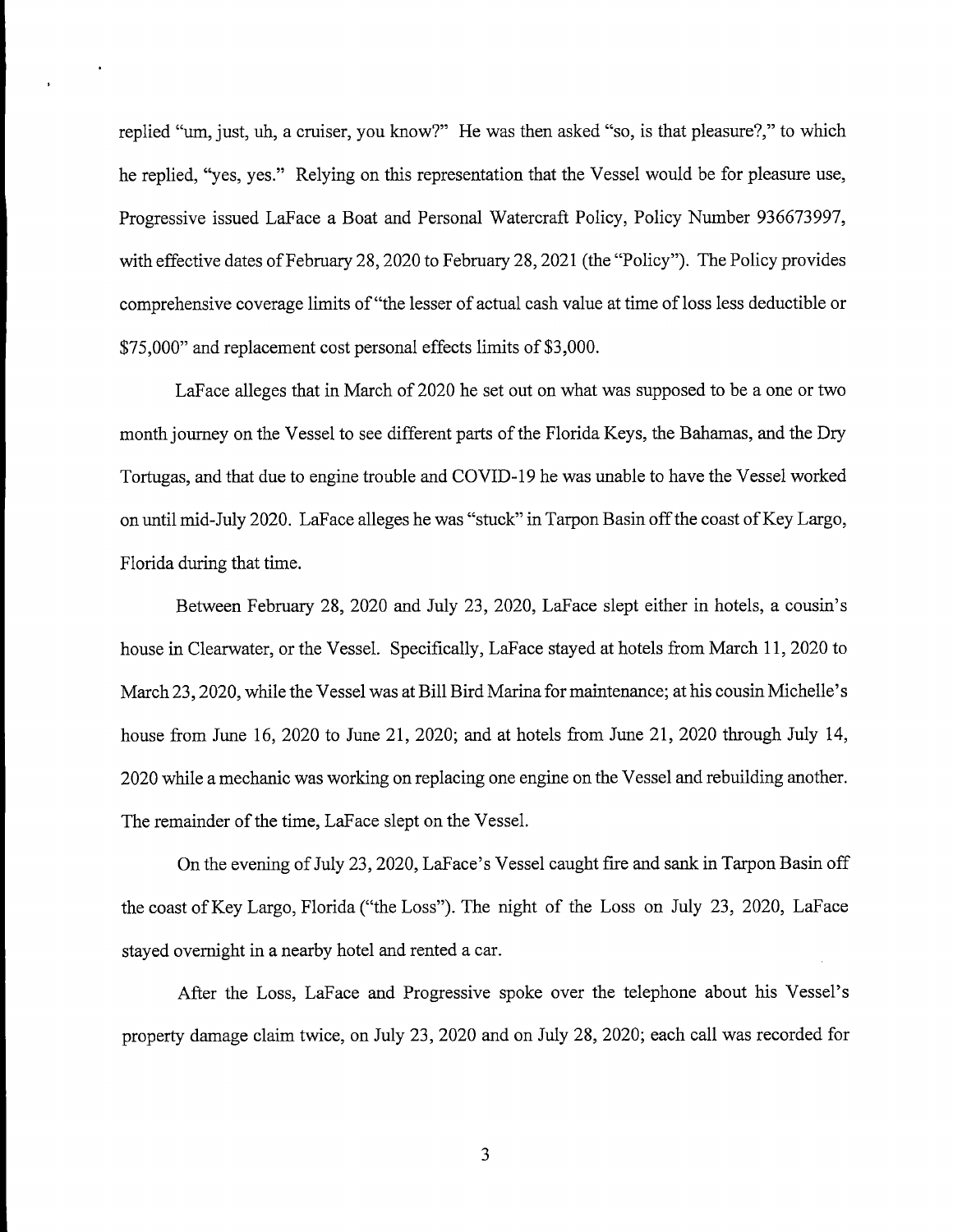quality assurance with LaFace's permission. During the recorded call on July 28, 2020, LaFace made the following statements to Progressive:

- O. Where were you? Were you docked somewhere, or were you out on the water?
- A. I was out on the water. [crosstalk]
- Q. OK. Were you by yourself?
- A. Yes.
- Q. And, uh, w-, um, I just want to understand a little bit. Were you, uh, do you live on the boat, or do you, or were you just out that day fishing or ...
- A. I have been living. I have been living on the boat.

Progressive denied coverage for LaFace's claim on the basis that the Policy prohibits using

the Vessel as a "primary residence." LaFace challenges Progressive's denial.

### **STANDARD OF REVIEW III.**

Summary judgment is appropriate "if the movant shows that there is no genuine dispute as to any material fact and the movant is entitled to judgment as a matter of law." Fed. R. Civ. P. 56(a). The moving party bears the burden of establishing that no genuine issues of material fact remain. Celotex Corp. v. Catrett, 477 U.S. 317 (1986). An issue of fact is material if it is a legal element of the claim under the applicable substantive law which could affect the outcome of the case. Allen v. Tyson Foods, Inc., 121 F.3d 642, 646 (11th Cir. 1997). An issue is genuine if the complete record could lead a rational trier of fact to find for the nonmoving party. Id.

A court may grant summary judgment "in declaratory judgment actions seeking a declaration [as to insurance coverage] when the insurer's duty, if any, rests solely on the applicability of the insurance policy, the construction and effect of which is a matter of law." TIG Ins. Co. v. Smart Sch., 401 F.Supp.2d 1334, 1337 (S.D. Fla. 2005) (quoting Northland Cas. Co. v. HBE Corp., 160 F.Supp.2d 1348, 1358 (M.D. Fla. 2001)). "In a declaratory judgment action, 'if the allegations in the complaint alleging a claim against the insured either are acts not covered by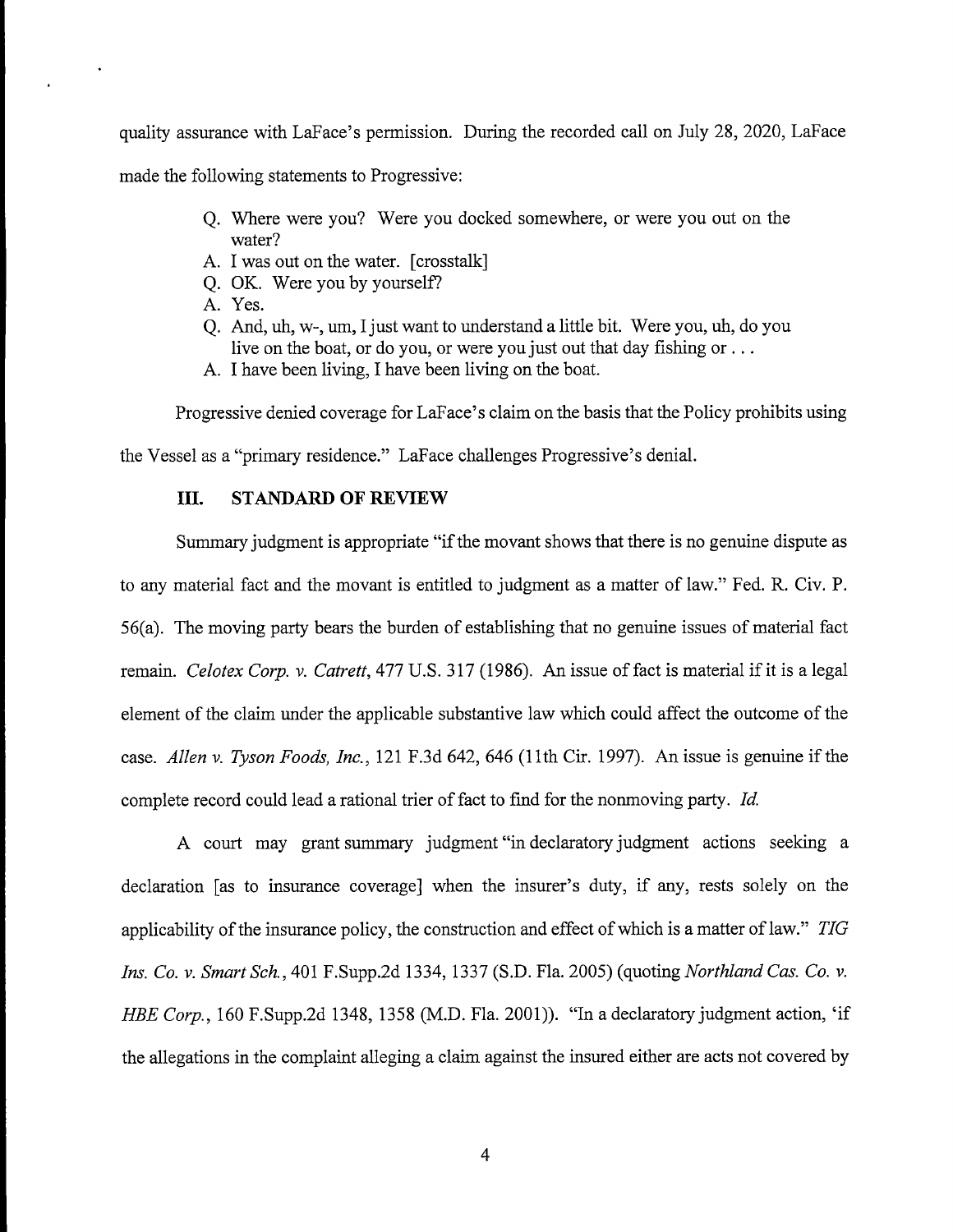the policy or are excluded from the policy's coverage, the insurer is not obligated to defend or indemnify." *Id.* (quoting *Northland*, 160 F.Supp.2d at 1357–58).

#### IV. **JURISDICTION AND APPLICABLE LAW**

This case involves an admiralty and maritime claim within the meaning of 28 U.S.C.  $\S$ 1333 and Rule 9(h) of the Federal Rules of Civil Procedure because this dispute involves a policy of marine insurance, which is a maritime contract subject to admiralty jurisdiction.

Although the Admiralty Clause of the United States Constitution vests the federal courts with jurisdiction to hear maritime-contract cases, "it does not follow . . . that every term in every maritime contract can only be controlled by some federally defined admiralty rule." Wilburn Boat Co. v. Fireman's Fund Ins. Co., 348 U.S. 310, 313 (1955). In the absence of a "judicially established federal admiralty rule," we rely on state law when addressing questions of marine insurance. Id. at 314, 320-21; see also Fenby v. M/V Three D of Guernsey, 217 F.App'x 846, 848 (11th Cir. 2007) (per curiam) ("The district court applied Florida law in interpreting the contracts of marine insurance").

"Under Florida law, interpretation of an insurance contract is a matter of law to be decided by the court." Gas Kwick, Inc. v. United Pac. Ins. Co., 58 F.3d 1536, 1538-39 (11th Cir. 1995). The question of whether an insurance provision is ambiguous is likewise a question of law to be determined by the court. Westchester Gen. Hosp., Inc. v. Evanston Ins. Co., No. 19-22831-Civ, 2020 WL 4501947, 2020 U.S. Dist. LEXIS 79048, at \*6 (S.D. Fla. May 4, 2020); see also James River Ins. Co. v. Ground Down Eng'g, Inc., 540 F.3d 1270, 1274 (11th Cir. 2008).

"[I] f a policy provision is clear and unambiguous, it should be enforced according to its terms whether it is a basic policy provision or an exclusionary provision." Taurus Holdings, Inc. v. U.S. Fid. & Guar. Co., 913 So.2d 528, 532 (Fla. 2005); Siegle v. Progressive Consumers Ins.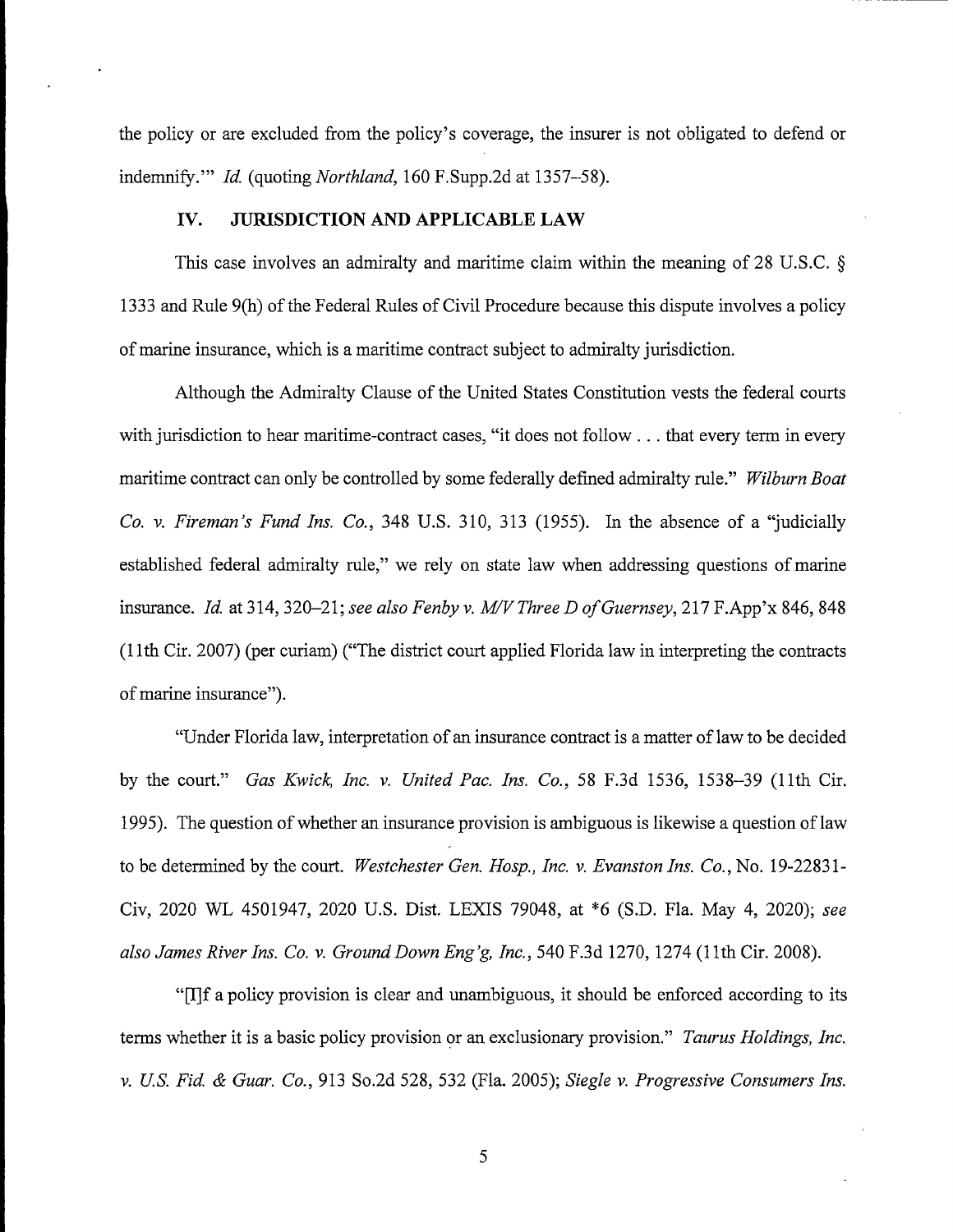$Co.$ , 819 So.2d 732, 734–35 (Fla. 2002). However, "to allow for such a construction the provision must actually be ambiguous . . . [and] courts may not rewrite contracts, add meaning that is not present, or otherwise reach results contrary to the intentions of the parties." Taurus, 913 So.2d at 532. Ultimately, "in the absence of some ambiguity, the intent of the parties to a written contract must be ascertained from the words used in the contract, without resort to extrinsic evidence." Fireman's Fund Ins. Co. v. Tropical Shipping & Constr. Co., 254 F.3d 987, 1003 (11th Cir. 2001); see also Southern-Owners Ins. Co. v. Easdon Rhodes & Assocs. LLC, 872 F.3d 1161, 1170  $(11th)$ Cir.  $2017$ (affirming summary judgment enforcing exclusion clause) in unambiguous policy and explaining "Florida law is clear that ambiguity does not result simply because complex analysis is required to discern the plain meaning of a provision of an insurance contract").

#### $\mathbf{V}_{\bullet}$ **ANALYSIS**

The Policy issued by Progressive to LaFace for the Vessel excludes coverage for property damage losses "arising out of an accident while using the watercraft as a primary or permanent residence" (the "Residence Exclusion"). [DE 3, Ex. A]. In the 146 days between insuring the Vessel on February 28, 2020, and the Loss occurring on July 23, 2020, LaFace spent 106 nights<sup>2</sup> (or approximately 73% of the total nights) sleeping aboard the Vessel. [DE 21 ¶ [24]. LaFace split the remaining 40 nights between an assortment of hotels and his cousin's house. Id. II 23. The question presently before the Court is whether LaFace's living aboard the Vessel qualifies as using his Vessel as a "primary residence" in violation of the Policy's Residence Exclusion. For the reasons below, the Court finds that it does.

<sup>&</sup>lt;sup>2</sup> In ¶ 24 of Progressive's Statement of Material Facts in Support of its Motion for Summary Judgment [DE 21], it is stated that LaFace spent 105 nights aboard the Vessel. For purposes of the instant ruling, the difference between 105 nights and 106 nights is considered immaterial.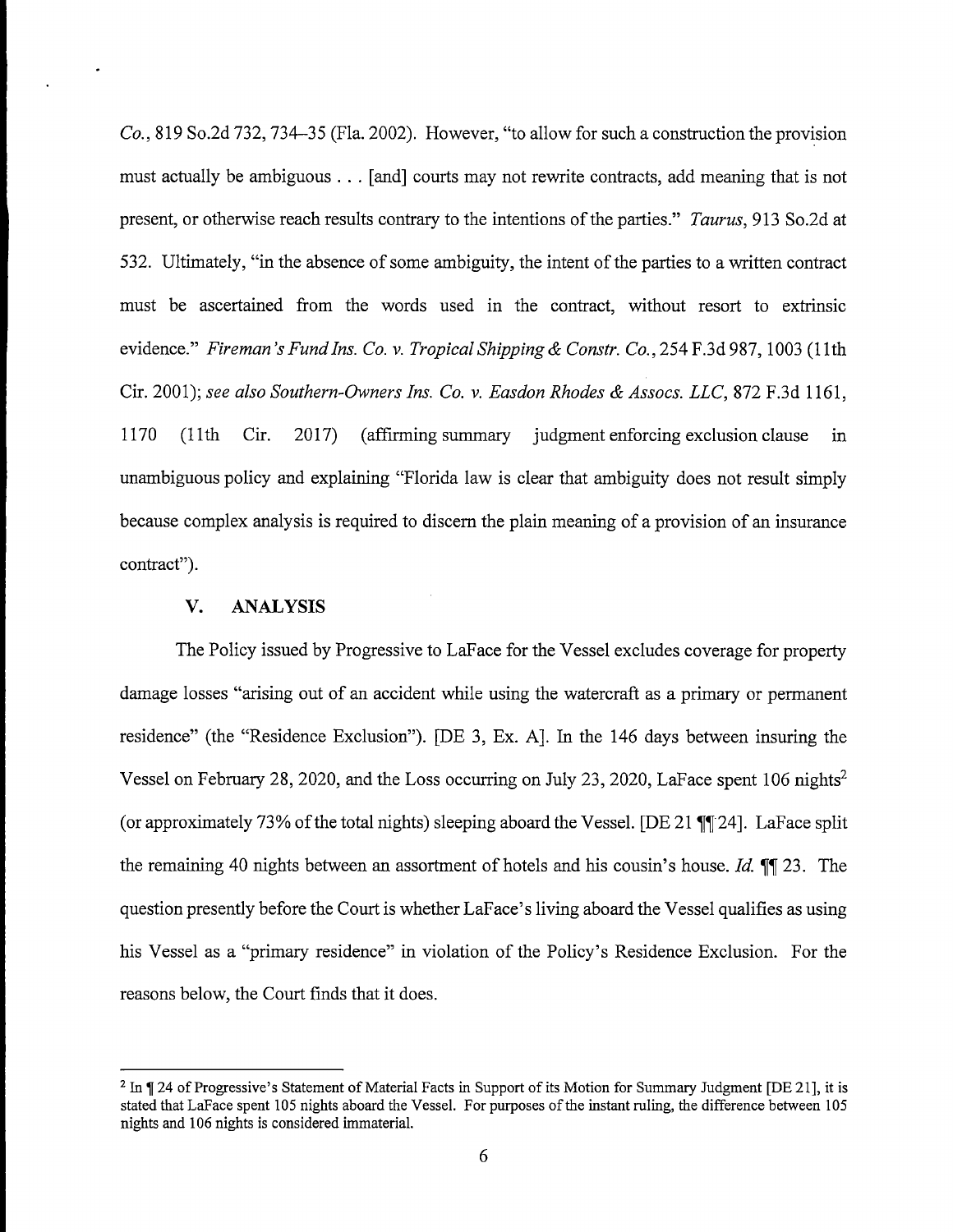Progressive contends summary judgment is appropriate because, during the relevant period, LaFace spent more nights residing aboard his Vessel than anywhere else, stored personal belongings on the Vessel, received mail at a nearby UPS store, and had no other residence. See [DE 20]. Regardless of whether he subjectively intended to use the Vessel as his primary residence, Progressive argues that the totality of the circumstances establishes that LaFace used the Vessel as his primary residence, thereby voiding coverage under the Policy. Id.

In response, LaFace contends he took a recreational boating trip while in transition from one residence to another, which ended up being extended by engine trouble and the COVID-19 Pandemic and resulting lockdowns. See [DE 23]. LaFace explains that he never intended to use the Vessel as a "primary or permanent residence" and was stuck on the Vessel because he was unable to get a mechanic to fix the Vessel for several months. *Id.* LaFace argues the Policy's Residence Exclusion suffers from a latent ambiguity because it does not account for the strange circumstances LaFace found himself in. Id.

The decision in Progressive Garden State Insurance Company v. Metius, Case No. 18-2893, 2022 WL 214546, 2022 U.S. Dist. LEXIS 13603 (D.N.J. Jan. 25, 2022) is instructive. Metius involved the application of an identically worded residence exclusion and, like this case, examined whether the insured used the vessel as his "primary residence." The court determined that "the Policy term 'primary residence' is unambiguous as a matter of law and refers to the main, principal place where the insured lives—that is, the main, principal place where the insured maintains a physical presence as an inhabitant. In even simpler terms, it is where the insured mainly physically resides." Id. at \*17.

The court in *Metius* used a totality-of-the-circumstances approach and examined the pattern of contact the insured, Metius, had with the particular residence. *Id.* at \*19–20. Though it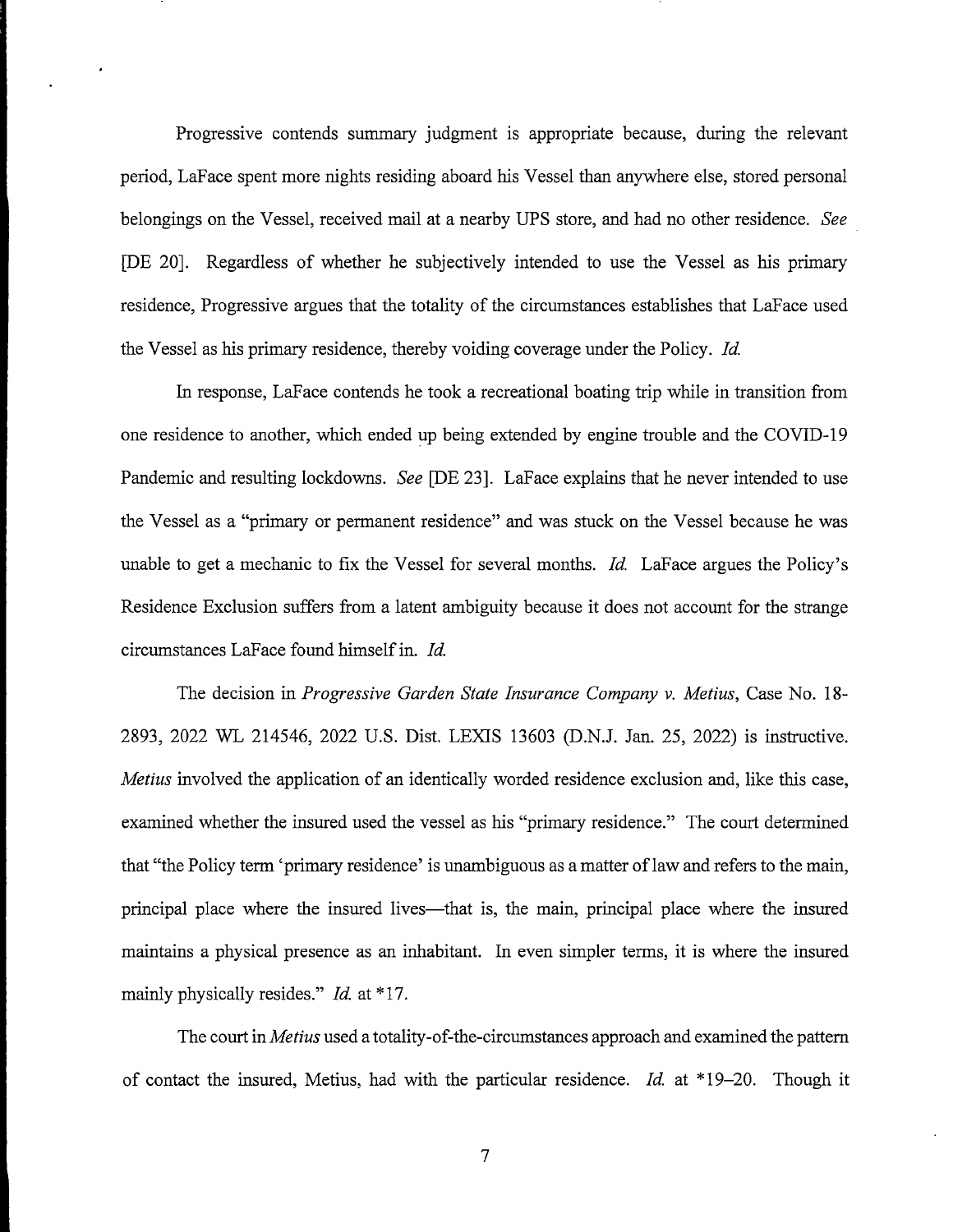acknowledged the insured's own subjective views regarding their primary residence was one factor to consider when undertaking a primary residence analysis within the context of an insurance coverage dispute, the court explained: "the relevant considerations are objective ones . . . where the individual eats, sleeps, stores personal items, and receives mail; the frequency and nature of the individual's presence at the residence; and the address used on documents such as a driver's license, tax returns, and other records." *Id.* at \*19. Of these factors, the focus of the inquiry is on "factual physical presence." Id.

Whereas Metius only spent 59 out of 149 nights on his vessel (approximately 40%), LaFace spent 106 out of 146 nights on his Vessel (approximately 73%). Unlike LaFace, who owned no real property when the Loss occurred, Metius also had a weekend home, yet, despite spending nights during the policy period at his Blairstown home, the court still found the vessel to be Metius's "primary residence."

The Court finds that the Policy's Residence Exclusion, which prohibits using the Vessel as a primary or permanent residence, is unambiguous as a matter of law, and refers to the place where the insured permanently or routinely or mostly lives. The undisputed record evidence and the totality of the circumstances presented establish that LaFace spent the majority of his time living on the Vessel and was using the Vessel as his primary residence at the time of the Loss.

### VI. **CONCLUSION**

No genuine issues of material fact preclude the entry of summary judgment in Progressive's favor. LaFace used the Vessel as his primary residence, in violation of the Policy's Residence Exclusion. Accordingly, it is ORDERED, ADJUDGED, and DECREED that:

(1) Progressive's Motion for Summary Judgment [DE 20] is **GRANTED**; and

(2) The Court reserves jurisdiction for ruling on motions for fees and costs.

8